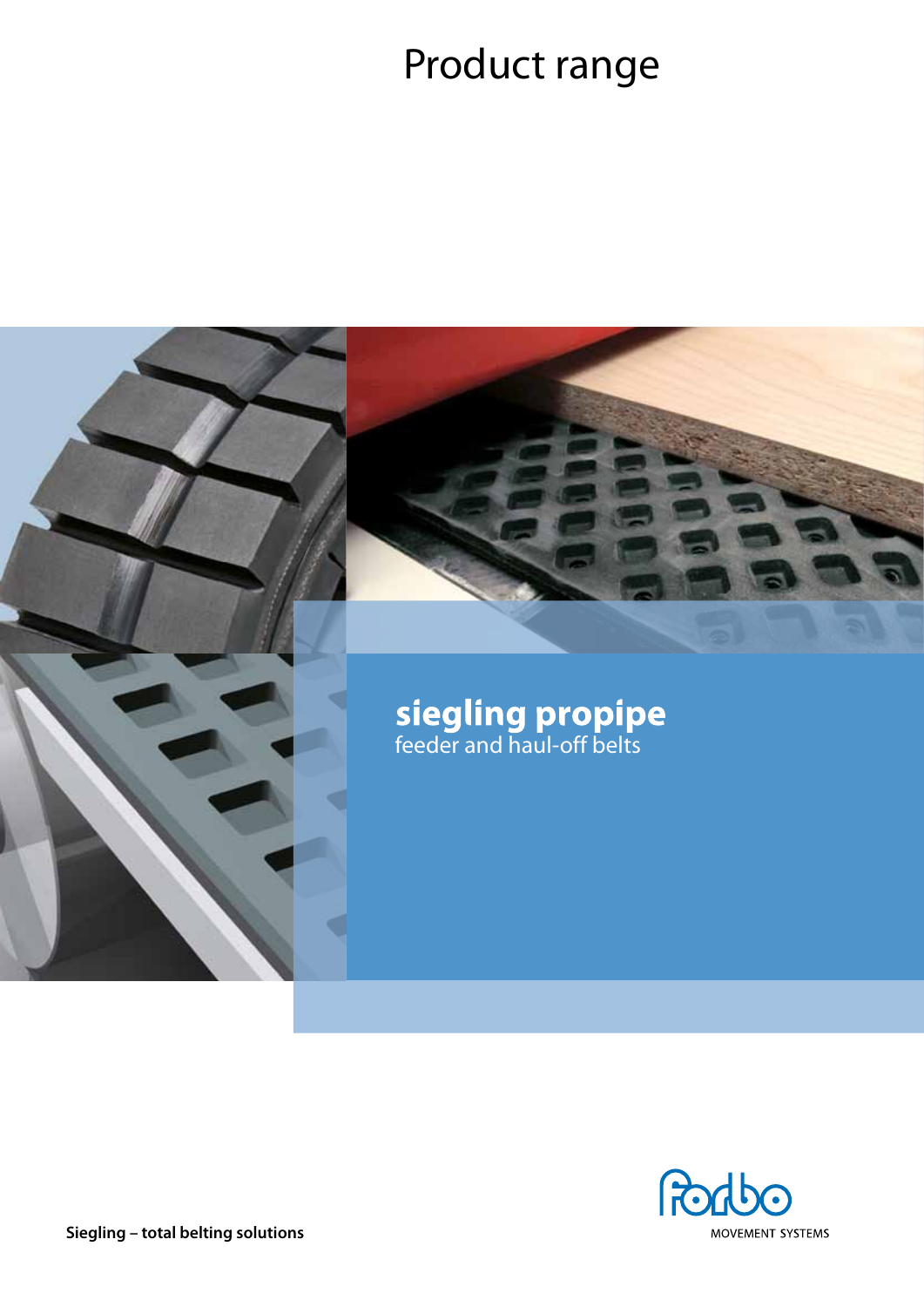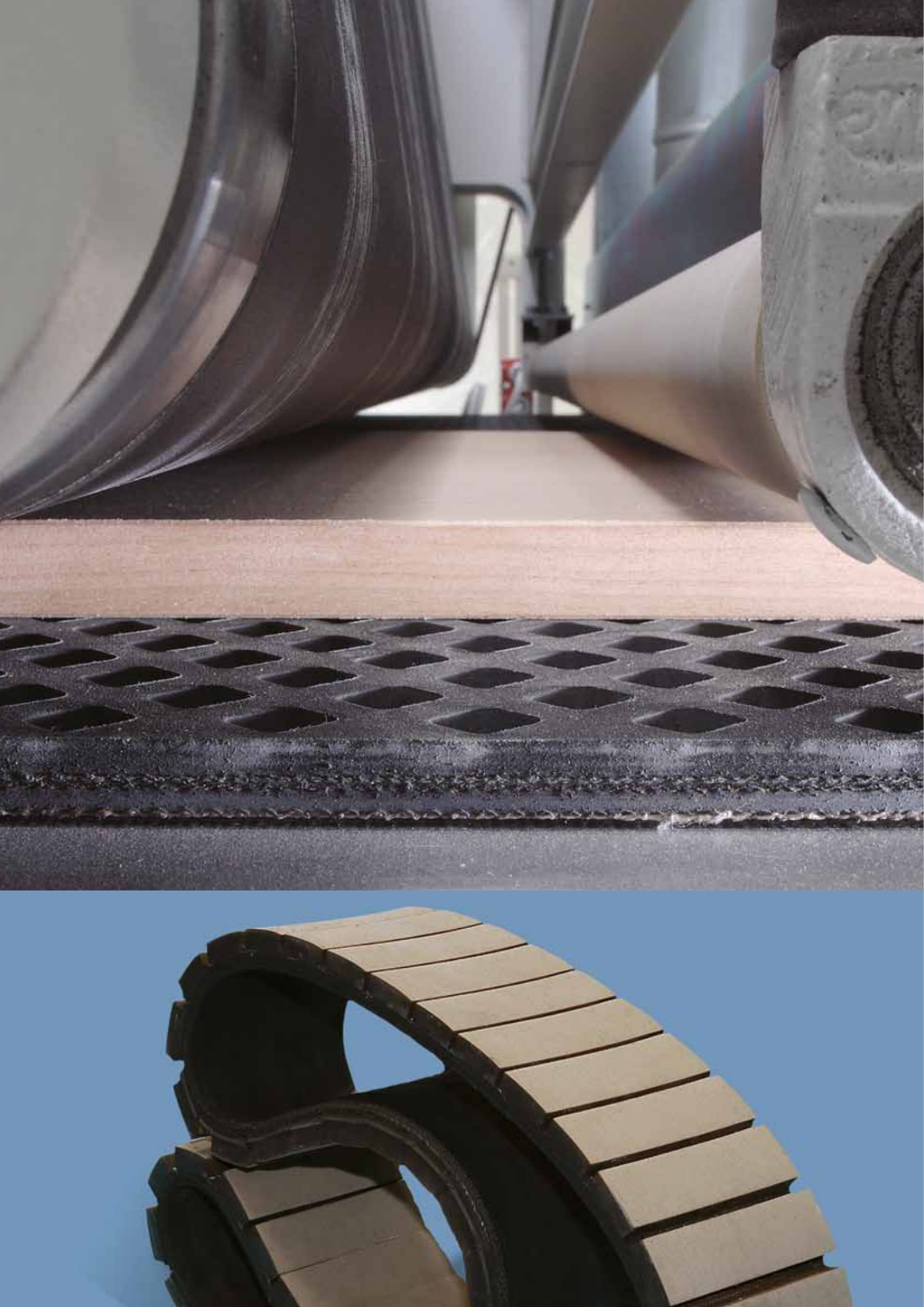# siegling propipe

feeder and haul-off belts

# Powerful and gentle

Regardless of the forces involved: with splice-free tension members and vulcanised top faces, Siegling Propipe will gently, but reliably get all finished and semi-finished products on the move. Their extreme resistance to abrasion ensures both long service lives and economical operation.

There are two specialised series of Siegling Propipe belts:

As feeder belts for wide belt sanders, planers and brushing machines, they play a key role in exact and efficient board material processing. As haul-off belts they guide, lay and haul cables of all types, extruded profiles, steel cords, pipes and hoses with a high degree of precision.

#### **Contents**

| Siegling Propipe<br>Feeder belts |   |
|----------------------------------|---|
| for board processing             | 4 |
| Siegling Propipe                 |   |
| <b>Haul-off belts</b>            |   |
| for haul-off units               | 6 |

# The properties The advantages

| high level of drag   | excellent grip with no creep     |
|----------------------|----------------------------------|
| dimensionally stable | reliable and maintenance free    |
| low drag underside   | smooth tracking, low energy loss |
| long service life    | economical to run                |
| flexible lengthways  | low power consumption            |

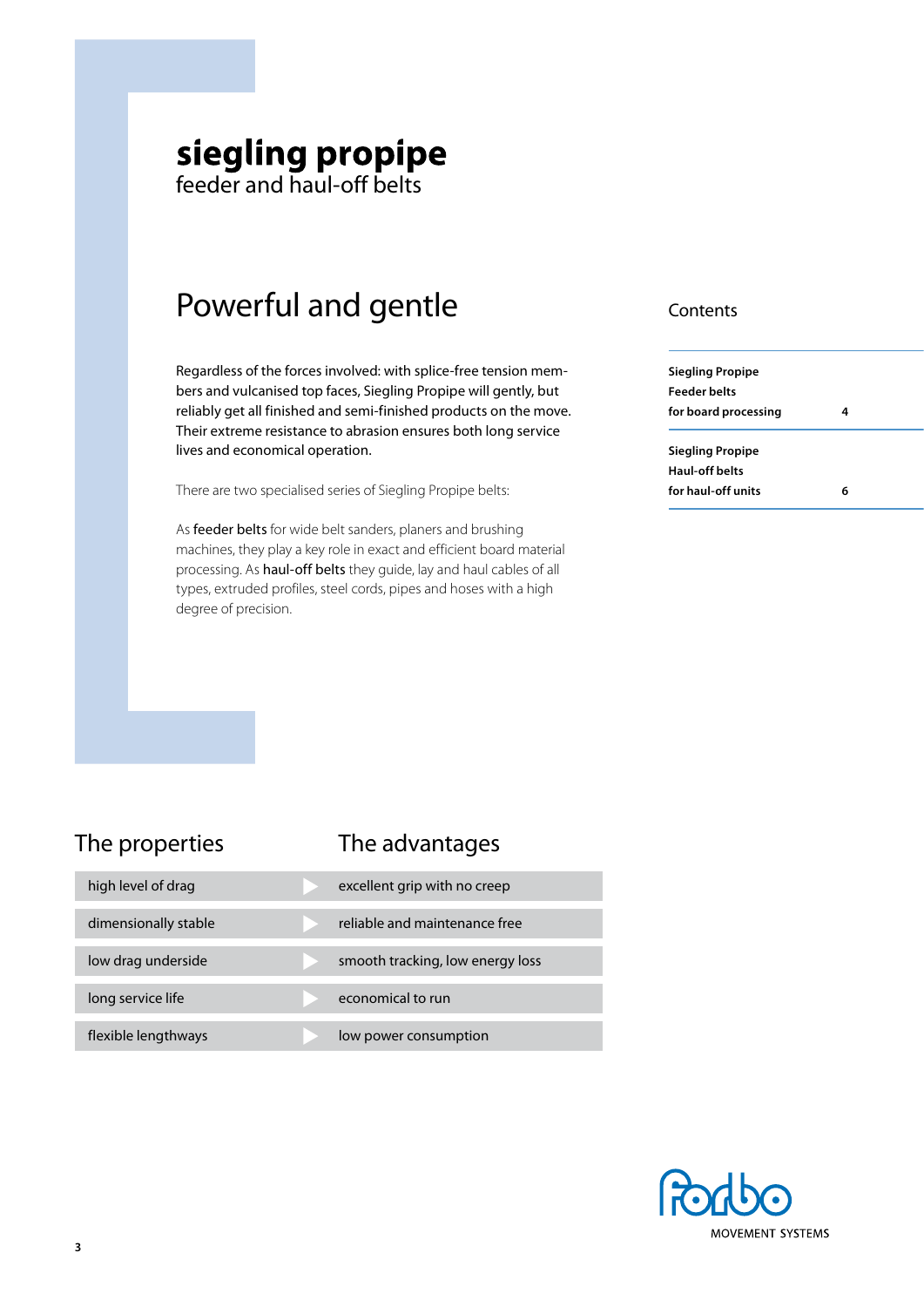# siegling propipe

# Feeder belts for board and panel processing



➀ **Top face |** Perfect adaption of hardness and elasticity to the process concerned, due to different shore hardness and patterns. Available in natural rubber NR and nitrile butyl rubber NBR.

➁ **Tension member |** Tension member without splice and low lengthways elongation in four different strengths.

➂ **Underside |** Low drag, abrasion-resistant underside.

As a feeder belt for wide belt sanders, planers and brushing machines in the wood and metal working industry, Siegling Propipe plays a key role in the exact and efficient manufacture of board products.

Siegling Propipe belts are totally flat and the same thickness. With different surface patterns and hardness, we have the right belt type for any kind of material or process.

Made to precise tolerances in the dimensions you specify.

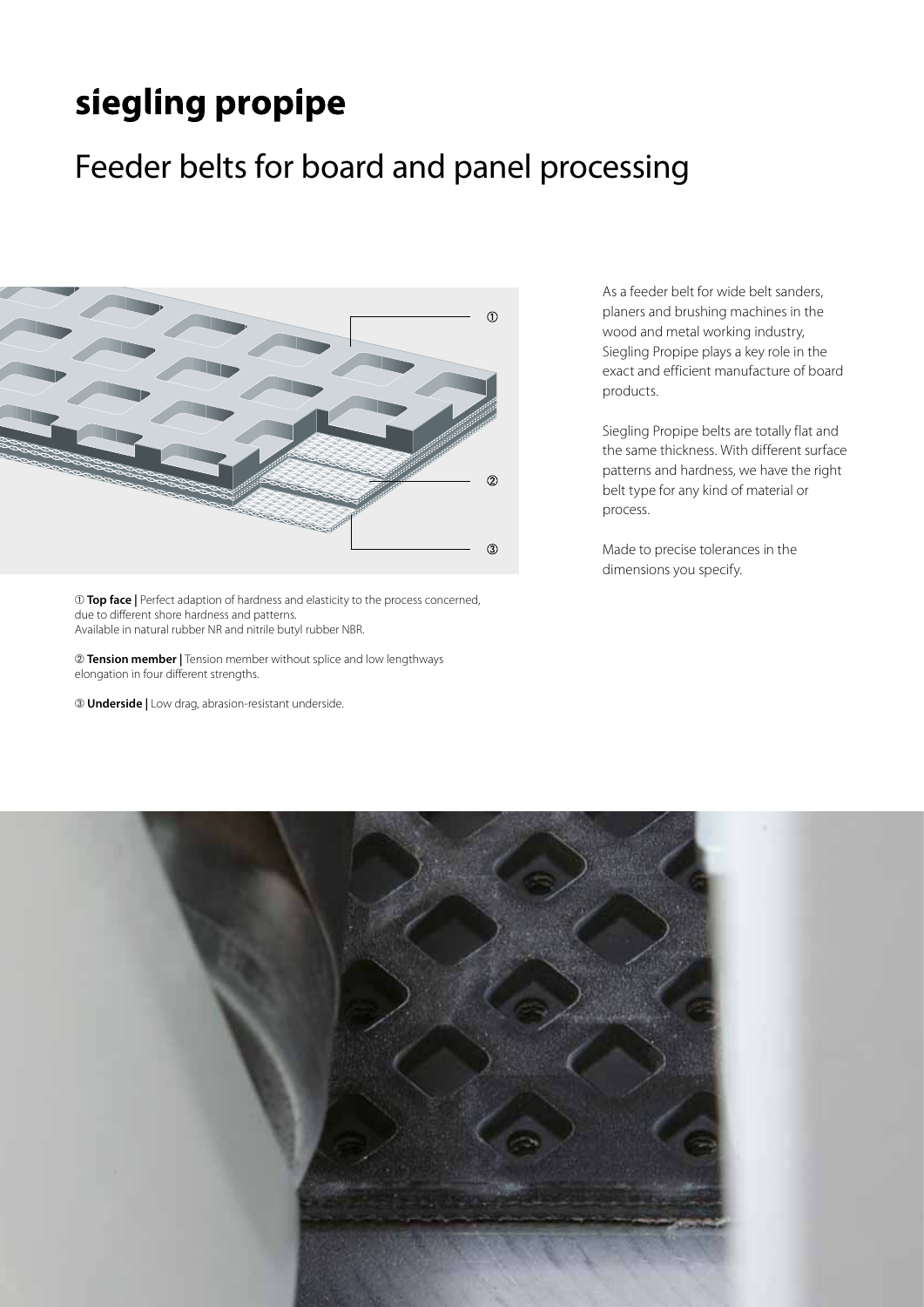### Product range

| Type designation        |                          |          |              |              |                        |              |  |                |                  |                           |                       |
|-------------------------|--------------------------|----------|--------------|--------------|------------------------|--------------|--|----------------|------------------|---------------------------|-----------------------|
| Strength category*      | Pattern                  | Colour** | 40 Shore [A] | 50 Shore [A] | 60 Shore [A]           | 70 Shore [A] |  | Thickness [mm] | Work load [N/mm] | Elongation at fitting [%] | d <sub>min</sub> [mm] |
|                         |                          |          |              |              |                        |              |  |                |                  |                           |                       |
| S<br>S<br>S             | AP25                     | GY       |              | 0            | $\bullet$              | $\bullet$    |  | 7.5            | 12               | 1.5                       | 90                    |
|                         | AP25                     | ΒK       |              |              | $\bullet$              |              |  | 7.5            | 12               | 1.5                       | 90                    |
| $\overline{\mathsf{S}}$ | AN <sub>25</sub><br>QN10 | GY<br>GY |              | $\bullet$    | $\bullet$<br>$\bullet$ |              |  | 7.5<br>7.5     | 12<br>12         | 1.5<br>1.5                | 90<br>90              |
| $\overline{S}$          |                          | GY       |              | $\bullet$    | $\bullet$              |              |  |                |                  |                           |                       |
| $\overline{\mathsf{S}}$ | QN15<br><b>RN12</b>      | GY       |              |              |                        |              |  | 7.5            | 12<br>12         | 1.5<br>1.5                | 90<br>90              |
|                         | <b>RN12</b>              | BK       |              |              | $\bullet$<br>$\bullet$ |              |  | 7.5<br>6.5     | 12               | 1.5                       | 90                    |
| s<br>S                  | <b>RN20</b>              | GY       |              |              |                        |              |  | 7.5            | 12               | 1.5                       | 90                    |
|                         |                          |          |              |              |                        |              |  |                |                  |                           |                       |
| L                       | AP25                     | GY       |              |              | $\bullet$              |              |  | 9              | 20               | 1.4                       | 100                   |
| L                       | AP25                     | BK       |              |              | $\bullet$              |              |  | 9              | 20               | 1.4                       | 100                   |
| L                       | <b>AN25</b>              | GY       |              |              | $\bullet$              |              |  | 9              | 20               | 1.4                       | 100                   |
| $\overline{\mathsf{L}}$ | QN <sub>10</sub>         | GY       |              | $\bullet$    | $\bullet$              |              |  | 9              | 20               | 1.4                       | 100                   |
| L                       | QN10                     | ΒK       |              |              | ٥                      |              |  | 9              | 20               | 1.4                       | 100                   |
| L                       | QN15                     | GY       |              |              | $\bullet$              |              |  | 9              | 20               | 1.4                       | 100                   |
| L                       | <b>RN12</b>              | GY       |              |              | $\bullet$              |              |  | 8              | 20               | 1.4                       | 100                   |
| L                       | <b>RN12</b>              | BK       |              |              | $\bullet$              |              |  | 8              | 20               | 1.4                       | 100                   |
| L                       | <b>RN20</b>              | GY       |              |              | $\bullet$              |              |  | 9              | 20               | 1.4                       | 100                   |
| Ĺ                       | TN15                     | GY       |              |              |                        |              |  | 9              | 20               | 1.4                       | 100                   |
|                         |                          |          |              |              |                        |              |  |                |                  |                           |                       |
| M                       | AP25                     | GY       |              |              | 0                      |              |  | 9              | 22               | 1.2                       | 120                   |
| M                       | AP25                     | BK       |              |              |                        |              |  | 9              | 22               | 1.2                       | 120                   |
| M                       | <b>AN25</b>              | GY       |              |              | $\bullet$              |              |  | 9              | 22               | 1.2                       | 120                   |
| M                       | QN10                     | GY       |              |              | $\bullet$              |              |  | 9              | 22               | 1.2                       | 120                   |
| M                       | QN15                     | GY       |              |              | $\bullet$              |              |  | 9              | 22               | 1.2                       | 120                   |
| M                       | <b>RN12</b>              | GY       |              | $\bullet$    | $\bullet$              |              |  | 8              | 22               | 1.2                       | 120                   |
| M                       | <b>RN20</b>              | GY       |              |              | $\bullet$              |              |  | 9              | 22               | 1.2                       | 120                   |
|                         |                          |          |              |              |                        |              |  |                |                  |                           |                       |
| P                       | AP25                     | GY       |              |              | $\bullet$              |              |  | 10             | 30               | 1.3                       | 150                   |
| P                       | AN <sub>25</sub>         | GY       |              |              | ٥                      |              |  | 10             | 30               | 1.3                       | 150                   |
| P                       | QN <sub>10</sub>         | GY       |              |              | $\bullet$              |              |  | 10             | 30               | 1.3                       | 150                   |
| P                       | QN15                     | GY       |              |              | $\bullet$              |              |  | 10             | 30               | 1.3                       | 150                   |
| P                       | <b>RN12</b>              | GY       |              |              |                        |              |  | 9              | 30               | 1.3                       | 150                   |
| P                       | <b>RN20</b>              | GY       |              |              |                        |              |  | 10             | 30               | 1.3                       | 150                   |

# Dimensions produced

| Length min. (width $\leq 600$ mm) | 1740 mm           |
|-----------------------------------|-------------------|
| Length min. (width $> 600$ mm)    | 1870 mm           |
| Length max. (standard)            | 5765 mm           |
| Width max. (standard)             | 1360 mm           |
| Length max. (special dimensions)  | $6000 - 24000$ mm |
| Width max. (special dimensions)   | 2200 mm           |

### **Tolerances**

| Internal length | $\leq 5000$ mm      | $+0.5/-1%$           |
|-----------------|---------------------|----------------------|
|                 | $> 5000$ mm         | $+1\%$               |
| Width           | $< 2000 \text{ mm}$ | $\pm$ 1 %, min, 3 mm |
| Thickness       |                     | $+0.5$ mm            |

#### Key

- **Tension member** Underside<br>
Single-ply polyester fabric + polyester fabric  $S = \text{single-phy polyester fabric} + \text{polyester fabric}$ <br> $L = \text{double-phy polyester fabric} + \text{polyester fabric}$
- $L =$  double-ply polyester fabric
- **M** = double-ply polyester fabric + cotton fabric<br> **P** = triple-ply polyester fabric + polyester fabric
- $P =$  triple-ply polyester fabric

### (cotton on request)

#### \*\* **GY** = grey

Very shock and tear proof, resists pressure with high level of drag.

#### **BK** = black

Same properties as GY, but also antistatic in accordance with DIN 22104. A further black recipe resistant to oil and grease is also available on request.

### Patterns (Scale 1:2)



5 5 5 AN 25

ON 10

RN 20

Especially for edge polishers,

or narrow belt sanders.

For finishing and polishing; with excellent adhesive properties.

 $5|10$ 

Even surface with good resistance to pressure and good grip.



Even surface, especially good for precision processing.



Particularly resistant to pressure, good grip in vacuum systems.

 $20 | 8$ 

Very good grip in vacuum systems.



resistance to pressure and good grip.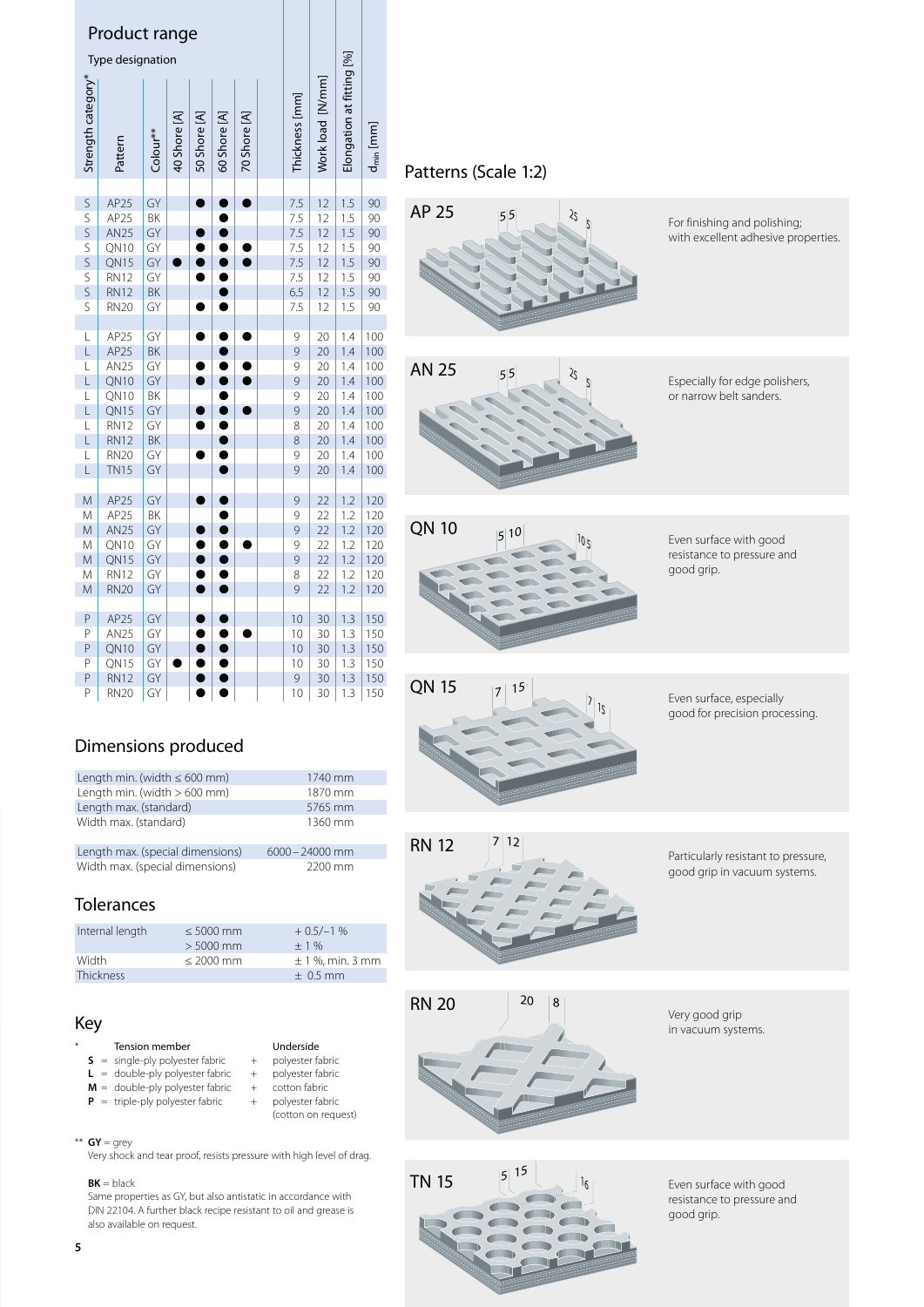# siegling propipe

# Haul-off belts for haul-off units



➀ **Top face |** Perfect adaption to the process concerned, due to different surfaces and profiles in the rubber.

➁ **Tension member |** Helically-wound endless tension member with low lengthways elongation in two different strengths.

➂ **Underside |** High-slip, abrasion-resistant underside made of rubber.

As haul-off belts, Siegling Propipe belts guide, lay and haul cables of all types, extruded profiles, steel cords, pipes and hoses very accurately.

Siegling Propipe belts are completely flat and the same thickness. To avoid deforming the goods conveyed, lengthways grooves can also be applied. Because the belt pairs are the same length, they can be tensioned simultaneously.

They are made to precise tolerances to the dimensions you specify.

Siegling Propipe haul-off belts are made of tough rubber, can be used in temperatures up to 110°C and are resistant to oil.

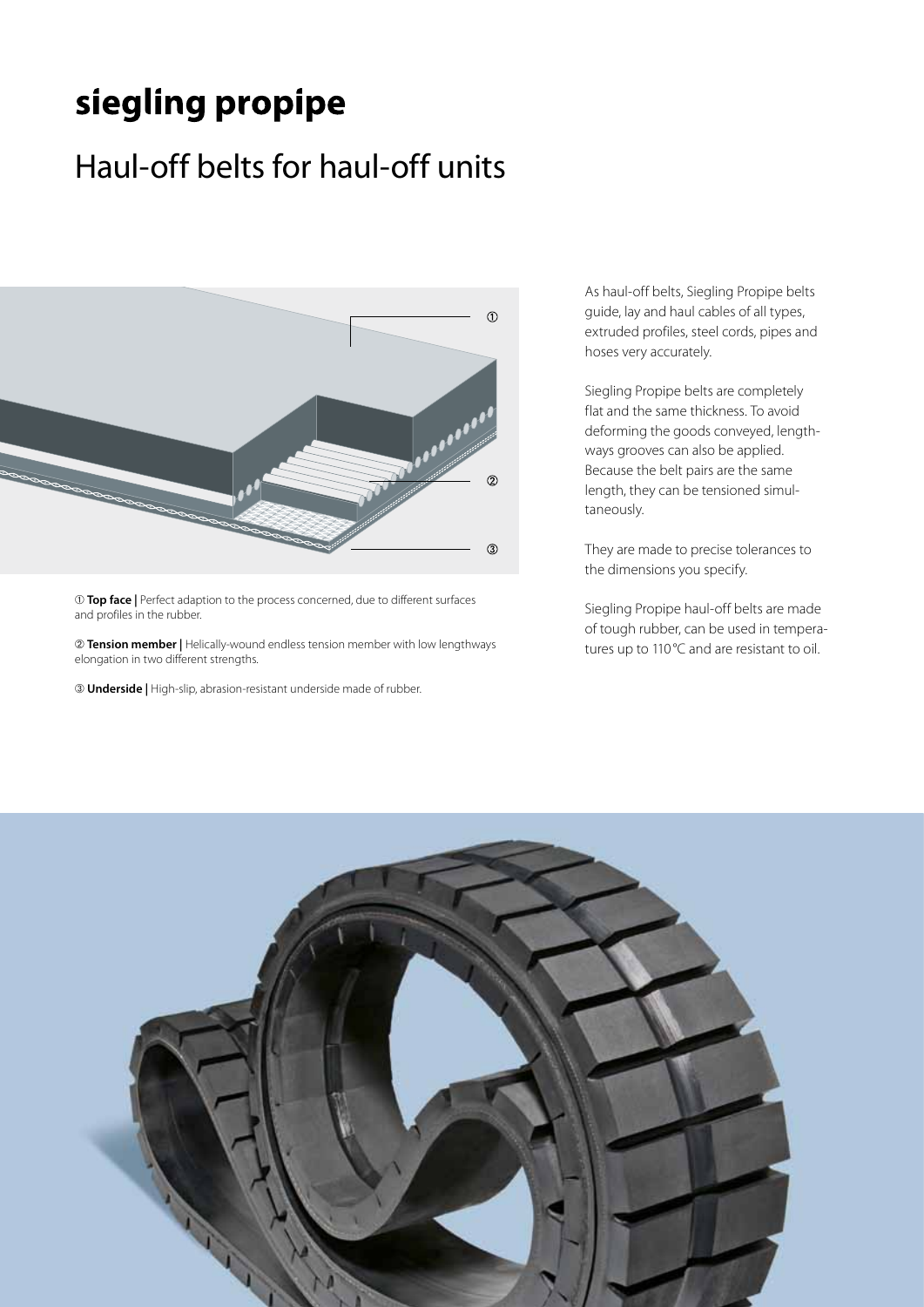### Product range

Type designation

|    | Type | Shore<br>hardness [A]* | Thickness [mm] | Surface** | d <sub>min</sub> [mm] |
|----|------|------------------------|----------------|-----------|-----------------------|
|    |      |                        |                |           |                       |
| TP | 800  | 65                     | 15             | GL        | 250                   |
| TP | 800  | 65                     | 15             | LG        | 250                   |
| TP | 800  | 65                     | 16             | GL        | 250                   |
| TP | 800  | 65                     | 16             | LG        | 250                   |
| TP | 800  | 65                     | 18             | GL        | 250                   |
| TP | 800  | 65                     | 18             | LG        | 250                   |
| TP | 800  | 65                     | 20             | GL        | 330                   |
| TP | 800  | 65                     | 20             | LG        | 330                   |
| TP | 800  | 65                     | 22             | GL        | 330                   |
| TP | 800  | 65                     | 22             | LG        | 330                   |
| TP | 800  | 65                     | 25             | GL        | 330                   |
| TP | 800  | 65                     | 25             | LG        | 330                   |
|    |      |                        |                |           |                       |
| TP | 1250 | 65                     | 12             | GL        | 350                   |
| TP | 1250 | 65                     | 12             | LG        | 350                   |
| TP | 1250 | 65                     | 15             | GL        | 350                   |
| TP | 1250 | 65                     | 15             | LG        | 350                   |
| TP | 1250 | 65                     | 16             | GL        | 350                   |
| TP | 1250 | 65                     | 16             | LG        | 350                   |
| TP | 1250 | 65                     | 18             | GL        | 350                   |
| TP | 1250 | 65                     | 18             | LG        | 350                   |
| TP | 1250 | 65                     | 20             | GL        | 400                   |
| TP | 1250 | 65                     | 20             | LG        | 400                   |
| TP | 1250 | 65                     | 22             | GL        | 400                   |
| TP | 1250 | 65                     | 22             | LG        | 400                   |
| TP | 1250 | 65                     | 25             | GL        | 400                   |
| TP | 1250 | 65                     | 25             | LG        | 400                   |

# Profiles, surfaces



Example 2 · Lateral grooves (LG)



# Dimensions produced

| Length min.                         | 1740 mm           |
|-------------------------------------|-------------------|
| Length max.                         | 19000 mm          |
| Width min.                          | 50 mm             |
| Width max.                          | 300 mm            |
| Thickness (standard)                | $12 - 25$ mm      |
| Thickness max. (special dimensions) | $30 \, \text{mm}$ |

### **Tolerances**

| Length endless | $\leq 5000$ mm | $+0.5%$    |
|----------------|----------------|------------|
|                | $> 5000$ mm    | $+1\%$     |
| Width          | $\leq 200$ mm  | $+3/-0$ mm |
| Width          | $> 200$ mm     | $+4/-0$ mm |
| Thickness      |                | $+2/-0$ mm |

### Key

Other Shore A hardness levels with smaller  $d_{min}$  available on request.

\*\* **GL** = Smooth surface

**LG** = Lateral grooves

# Example 3 · Individual grooves possible on request